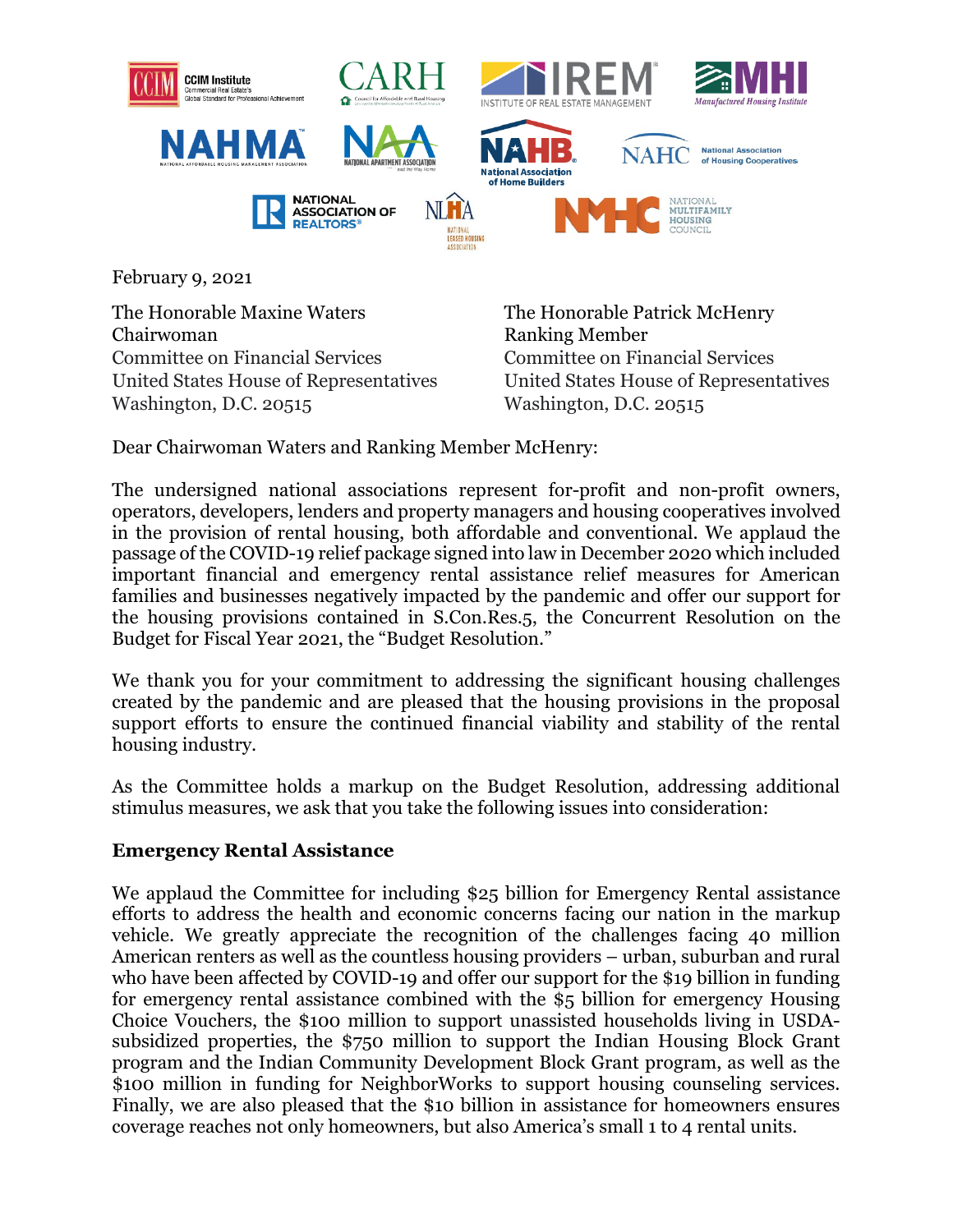As we approach 12 months with some sort of federal moratorium in place, the financial solvency of many in the rental housing industry, including thousands of small "mom and pop" firms, are in jeopardy. Functioning under reduced revenue for almost a year has drained reserves, caused deferred maintenance and capital improvements and placed many housing providers on the precipice of economic ruin. According to a recent [Urban](https://www.urban.org/sites/default/files/publication/103532/averting-an-eviction-crisis.pdf)  [Institute](https://www.urban.org/sites/default/files/publication/103532/averting-an-eviction-crisis.pdf) report, estimates of 2020 lost rent alone is nearly \$60 billion, despite previous COVID-19 relief efforts.

Rental housing providers continue to work with their residents impacted by the pandemic by implementing rent repayment arrangements, waiving fees and connecting them with social service resources. Eviction moratoriums interfere with these good-faith efforts and housing providers' ability to ensure they have enough rental income to manage their properties. Housing providers cannot continue to shoulder the financial impacts of the pandemic without sufficient, broad-based and readily-deployed rental assistance.

With their reserves depleted and inconsistent rental income coming in, housing providers need more financial assistance to ensure that they can continue to pay payroll, utilities, mortgage payments, insurance premiums and, importantly, property taxes. Significant shortfalls in rent payments, a vast majority of which flows into other economic sectors, could have devastating impacts on communities across the country and their abilities to fund essential services.

While the recent federal COVID-19 relief package was a life preserver for the countless Americans facing financial hardship, the reach of these funds is far narrower than the scope of the [CDC eviction order,](https://www.federalregister.gov/documents/2020/09/04/2020-19654/temporary-halt-in-residential-evictions-to-prevent-the-further-spread-of-covid-19) both in terms of statutory income requirements and scale of aid necessary. It is particularly problematic that numerous jurisdictions are crafting rental assistance programs that far too narrowly constrain recipient eligibility in a way that seriously limits the utility of federal assistance funds. Together, thousands of housing providers and their residents will be left without aid under eviction moratoriums. In addition to the nearly \$60 billion owed in back rent, as detailed in a recent report by the [Urban Institute,](https://www.urban.org/sites/default/files/publication/103532/averting-an-eviction-crisis.pdf) it also shows "the typical delinquent renter will be almost four months and \$5,600 behind on their monthly rent and utilities."

Therefore, we strongly support the inclusion of additional rental assistance in the "Budget Resolution." Without additional robust, direct rental assistance – beyond the newly proposed \$25 billion – housing providers may never fully recover outstanding debt – whether through the eviction process or otherwise – and the housing affordability crisis will be exacerbated in the long- and short-term. This could devastate the industry and hurt America's most vulnerable renters.

## **Emergency Rental Assistance Implementation Efforts**

As the U.S. Department of Treasury administers the \$25 billion in Emergency Rental Assistance Program (ERAP) approved in the last COVID-19 relief package, we urge policymakers to refrain from efforts to thwart the original congressional intent of the program and encourage Treasury and recipients of ERAP funds to implement the program in a manner consistent with congressional intent.